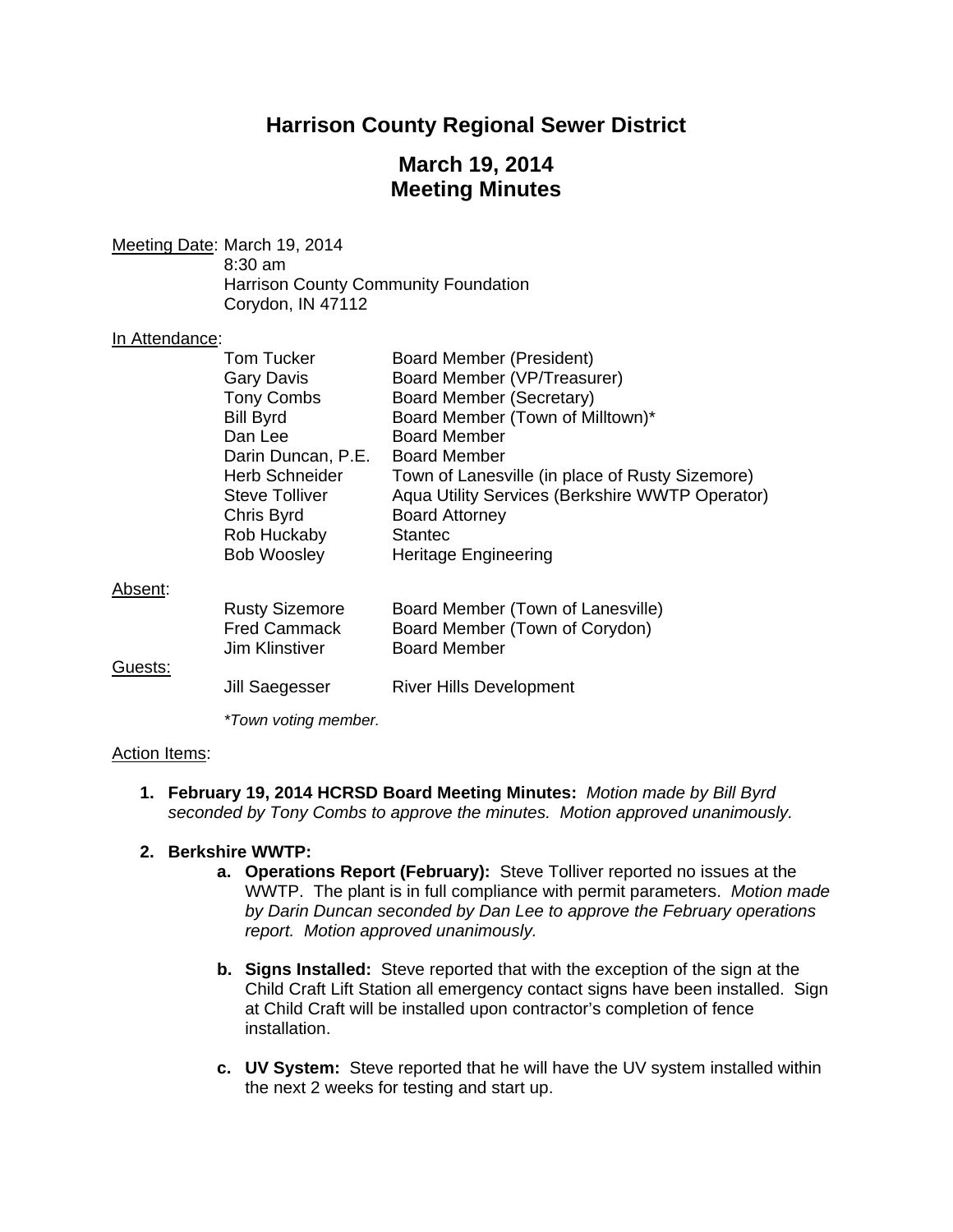- **d. Phosphorus Testing:** Steve reported that he has not yet found a buyer for the Ferric Chloride chemical (there are 2 drums). Steve proposed the following options if a buyer cannot be found:
	- **i.** Send material back to the manufacturer at the expense of a re-stocking fee. Steve stated the fee is 25% (the District paid approx. \$900 for the chemicals).
	- **ii.** Keep the chemicals in storage on site. Steve stated the chemical drums have a shelf life of several years.

A decision regarding this item was not made. Steve will continue to look for a buyer and report back at the next meeting.

## **3. New Salisbury Project Update:**

- **a. Pay Requests:** There were no Contractor Pay Requests this month.
- **b.** Bob Woosley provided a brief update on the construction progress made to date. The following items are underway:

## **Sewer Installation (Dan Cristiani):**

- Remaining work to complete:
	- 1. Child Craft lift station. Fencing being installed later this week. All other work complete.
	- 2. Erosion Control items per IDEM site audit will be addressed by the stated deadline (end of this month).
	- 3. Miscellaneous items: transducers at each lift station being replaced, oil in blowers being installed to allow for testing, flow meters being adjusted for testing.
	- 4. A final punch list and substantial completion walk through will be held later this month.

## **WWTP Improvements (Mitchel & Stark):**

- All work including change order items complete.
- Contractor currently finishing painting of handrails on old plant.
- One of the new blowers installed was faulty and being replaced.
- A final punch list and substantial completion walk through will be held later this month.
- **c. EDA Approval on Change Orders:** Jill Saeggeser informed the Board that she is still awaiting final EDA approval on Mitchel and Stark Change Orders No. 1 & 2 and Dan Cristiani Change Order No. 1. She was told by John Owen (EDA) that they are in the process of being approved. Awaiting final paperwork.
- **d. Quarterly Report:** Jill will have the report ready at the next meeting.
- **e. Letter to Property Owners:** The Board instructed Bob Woosley to prepare an update letter to the property owners advising them of the status of the project and advise property owners on how to properly abandon septic tanks. Bob will prepare a draft and distribute to Board members for approval.
- **4. New Salisbury Rate Ordinance:** Chris Byrd held the first reading to introduce the rate ordinance. Numerous revisions to the Ordinance were discussed. *A motion was made by Darin Duncan seconded by Dan Lee to set a public hearing for April 16, 2014 at 8:30 am for the rate ordinance. Motion passed unanimously.*
- **5. Stormwater Demonstration Project:**Rob Huckaby provided an update to the plans for the work to be performed at the South Central School Campus. Rob stated the original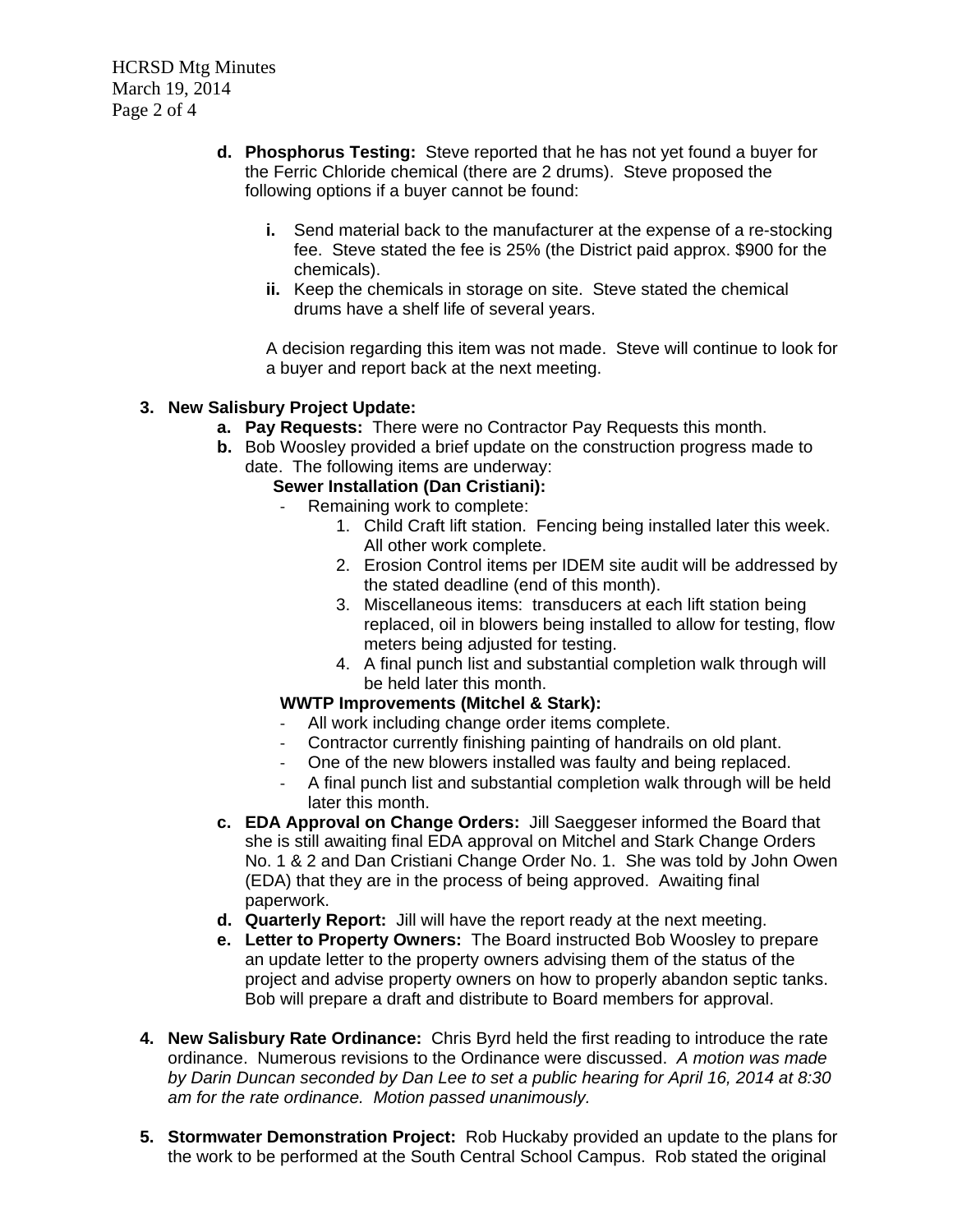HCRSD Mtg Minutes March 19, 2014 Page 3 of 4

> budget for all work (South Harrison Campus and Lanesville Campus) was \$89,500. There is approximately \$8,181 remaining for the construction of the improvements at the South Harrison Campus. Rob asked that he be allowed to issue a change order with Fulkerson Contracting (they performed the work at Lanesville) for the proposed rain garden work at South Harrison. *A motion was made by Bill Byrd seconded by Darin Duncan to issue a change order with Fulkerson Contractor for the addition of a rain garden at South Harrison's campus. Motion approved unanimously*.

**6. MS4:**Rob Huckaby will forward a copy of the letter sent to Harrison County officials from IDEM that stated the County "may" be designated as an MS4 Community.

### **7. Lanesville Interchange Sewer Project:**

- **a. Town Update:** 
	- **i.** Herb Schneider reported that the Town's sewer plans are complete and ready for submittal to IDEM. Bob Woosley will follow up with the Town's engineer to submit these both sets of plans (Town's and District's) to IDEM immediately.
	- **ii.** Herb reported that the Town is still working to secure the necessary easements.

#### **8. Treasurers Report:**

- **a.** SSK is currently two (2) months behind on payments (February & March).
- **b.** *A motion was made by Tony Combs seconded by Dan Lee to approve the February Treasurer's Report. Motion approved unanimously.*
- **c.** *A motion was made by Gary Davis seconded by Bill Byrd to approve the following claims. Motion passed unanimously. EDA Funds:*
	- **i.** Heritage Engineering Construction Admin Services \$1,755.03

#### *District Checking Account:*

| ii. Harrison REMC - WWTP Electric Service                  | \$1,589.82 |
|------------------------------------------------------------|------------|
| iii. Duke Energy - LS Electric Service (Star Gas, Schmidt) | \$17.87    |
| iv. Aqua Utility Services - Mar. WWTP Operation            | \$2,447.61 |
| v. Aqua Utility Services - Signage                         | \$88.59    |
| vi. Aqua Utility Services - Feb. auto dialer               | \$23.00    |
| vii. Town of Corydon - Feb. sewer bills                    | \$3,112.45 |
| viii. Stantec - stormwater project                         | \$1,187.25 |

**d.** *A motion was made by Gary Davis seconded by Tony Combs to approve the following invoice payments. Motion approved unanimously.*

| i. Heritage Engineering - HCRSD Support (Feb.)            | \$3,540.00 |
|-----------------------------------------------------------|------------|
| <b>ii.</b> Heritage Engineering – Projects Support (Feb.) | \$2,627.50 |
| iii. Heritage Engineering - Lanesville Interchange Sewer  | \$165.00   |

- **e.** *A motion was made by Tony Combs seconded by Darin Duncan to approve the following invoice payments. Motion approved unanimously*.
	- **i.** Dillman, Chastain, & Byrd attendance at meetings \$100.00